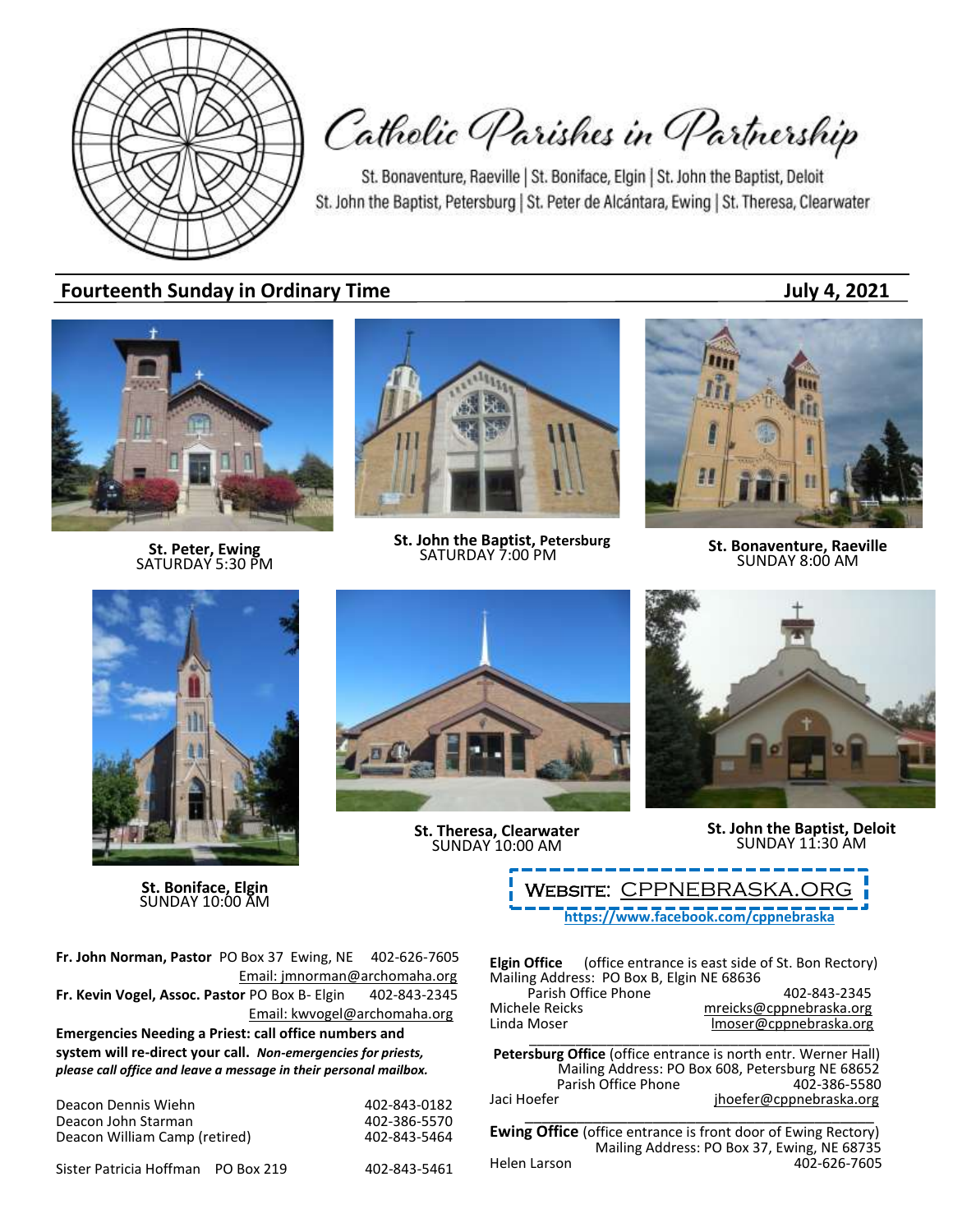### **Financial Stewardship- St. Boniface- Elgin**

| Sunday (31 Env)                        | \$2,775.75   |
|----------------------------------------|--------------|
| <b>Children's Collection</b>           | \$5.75       |
| Peter's Pence                          | \$200.00     |
| Easter                                 | \$20.00      |
| Pennies from Heaven                    | \$10.85      |
| Sunday Collection as of Fiscal Week 51 |              |
| <b>Budgeted Total</b>                  | \$220,000.23 |
| <b>Actual Total</b>                    | \$226,068.21 |
| Amount Ahead                           | \$6,067.98   |

**St. Boniface, St. Bonaventure: Please Remember In Your Prayers:** Jolene Lichty, Terry Dinslage, Laurie Horn, Dave Shrader, Garrett Scholz, Brittney Waldrop, Denise Jamieson, Chris Stargel, Gary Preister, Adam Kester, Matt Golden, Pat Fredrickson, John Jamieson, John King, Janet Sorenson, Barb Ziegler, Judy Stiemle, Leo Seger, Stephanie Hanzel, Vicky Kolterman, Cheri Schwager, Roxanne McNally, Ken Kasselder, Jim Funk, Megan Obermiller & unborn child, Jackie Dwyer, Anonymous, Mrs. Kirby Hoefer and unborn child. **Parishioners:** Neil Childers, Sally Beckman, Marie Cheatum, Loretta Zegers, Juan Hoefer, Pat Evans, Donna Mackel, Gene Heithoff, Kyle Warren, Karlene Moser, Doris Kluthe, Reola Pelster, Gloria Lordemann, Ray Payne, Diane Kluthe.

**[Please let us know if name can be removed by calling 843-2345.]**

#### **ELGIN PRAYER LINE REQUESTS**

**St. Boniface:** Call Mary Jane Boes 402-843-2379 or JoAnn Beckman 402-843-6287.



j

**St Boniface Altar Society has a job opening starting in August for church vacuuming 3- 4 times a month.** This job is year round, approximately 2 hours per session and also

requires some light trash disposal. Great job for junior high or high school student. For details and pay, contact Emily Borer at 843-8144.

### **St. Boniface Altar Society Circle Worklist**

(Households are asked to assist one another in these duties) **Clean Church for month:** Circle 3 (Thursday, July 15) **Next Funeral:** Circle 1 **Next Charity:** Circle 5 (Circle 4 snacks for Legion of Joseph) **Next Meeting:** August 2021

# **Men of St. Boniface**

**If you forgot to give your Men's Solicitation Donation, you can still give the \$75 in the Sunday Collection, marked "Men's Collection" and your circle number.**

# **UPDATED ADDRESSES:**

**Fr. Ross Burkhalter PO Box 220**

**Atkinson NE 68713** (Father Ross will be Senior Associate Pastor for five parishes in western Holt & Boyd County)

**Fr. Patrick Moser 200 E 6th St Papillion NE 68046** (Father Patrick will be the new Associate Pastor of St. Columbkille, Papillion)

#### **Financial Stewardship St. Peter's Ewing**

June 27: \$709.00 Peter's Pence: \$20.00

### **St. John's Deloit**

June 27: \$861.00 Peter's Pence: \$100.00 Catholic Communication: \$20.00

### **St. Theresa's**

June 27: \$1,445.00 Peter's Pence: 200.00

## **FOR ALL HAVING SPECIAL NEEDS**

**St. Peter's**: Andy Rotherham, Bob Walnofer, George Wright, Nicki Dougherty, Donna Knapp, Anslee Ostergard, Kathi Retwisch, Steve Koenig, Butch Sojka, Sister Joseph, Jeanette Tomjack, Sharon Ward, Yvonne Duggan, Marie Vandersnick and Myra (Rotherham) Schwebel. **(To start prayerline, call Lavonne Sisson 402-626-7755) St Theresa's:** Olivia Anderson, Leo Starman, Nate Thiele and Adam Kester. **(To start prayerline, call Teresa Kester 402-750-0262) St. John's:** Jim Funk, Pat McLain, Jason Ratzloff, Keith Palmer, Darlene Schueth and Carl Ernesti. **(To start prayerline, call Jeanne Knievel 402-929-0847)**



**St. Peter's Christian Mothers Meeting will be held Monday, July 12, 2021, at 7:00 pm at St. Dominic's Hall, Ewing, NE. Come and help us get back on track.**

# **General News**



**If you wish to serve your parish as a Eucharistic Minister of Holy Communion or Lector, there will be upcoming online liturgical** 

**formation sessions in August.** There will be a 90-minute, prerequisite zoom session offered on two prerequisite Zoom session offered on two occasions. Options are: Sunday, August 8 from 2:00 - 3:30 pm or Wednesday, August 18 from 6:30 - 8:00 pm. Candidates will return a follow-up form upon completion of the course. In order to register for this training, please call the Elgin parish office at 402-843-2345 prior to August 1 to let them know your name, email address and whether you want to be trained as EMHC or Lector, and they will get you signed up for the Zoom session of your choice.

# **Annual Marriage Celebration August 29 - St. Mary, Norfolk**



Archbishop George J. Lucas invites you<br>to attend the annual Marriage attend the annual Marriage Celebration on August 29th at St. Mary's in Norfolk. This event honors couples who are celebrating 1, 5, 25, 40, 50, 60 or more years of

marriage. Rosary at 1:30 pm, Mass at 2 pm with cake reception to follow. **RSVP by July 12th. Register online at archomaha.org/FamilyLife.**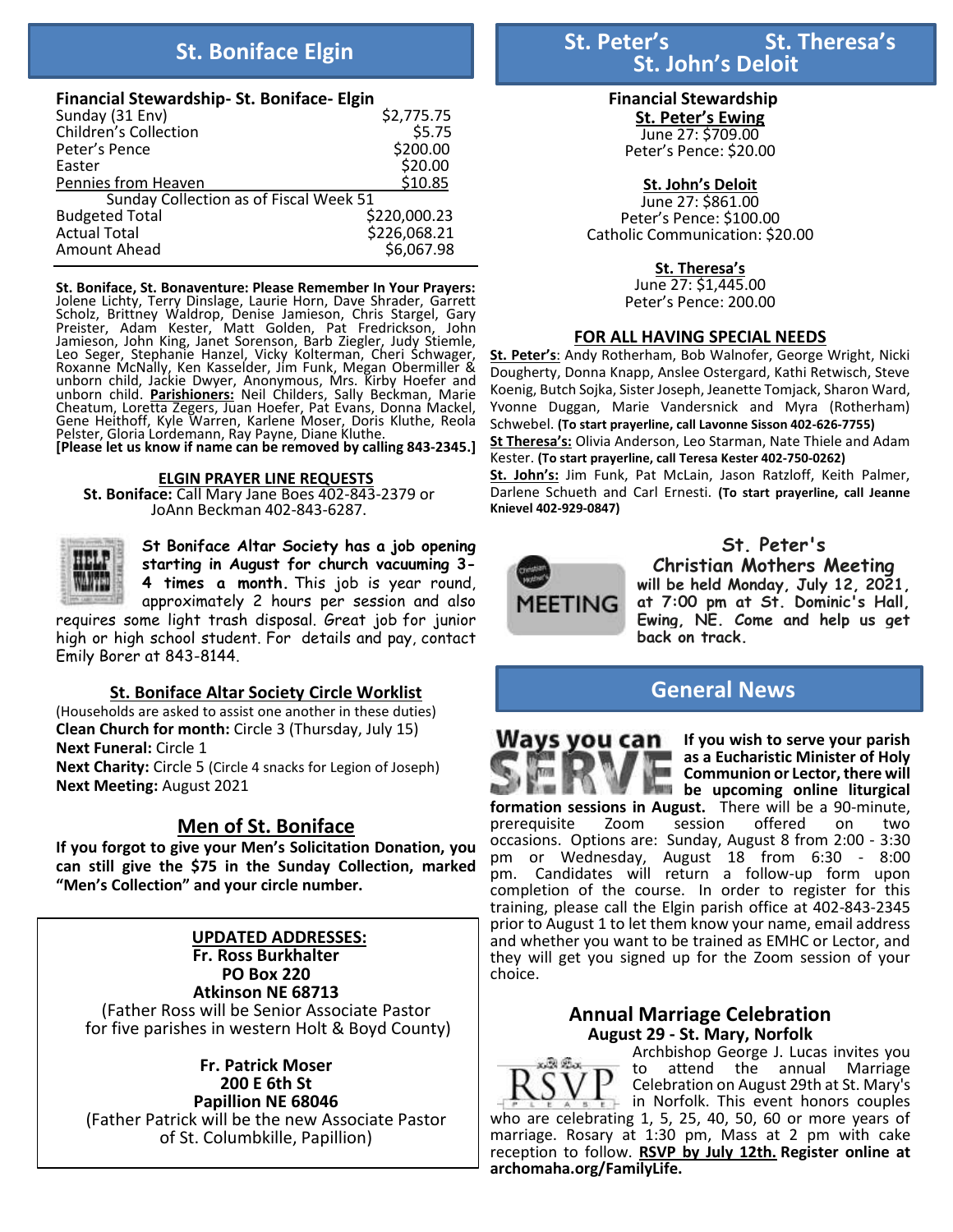# **This Week in Our Parishes…………**

| <u>Day</u><br>Monday | Date<br>July 5 | <u>Time</u><br>------------ | Events<br>Parish Offices Closed                                        |
|----------------------|----------------|-----------------------------|------------------------------------------------------------------------|
| Monday               | July 5         | $8:00 \text{ pm}$           | St. John's Rosary & Meditation                                         |
| Tuesday              | July 6         | Noon                        | <b>Bulletin Deadline for the July 11 Bulletin</b>                      |
| Tues-Wed             | July 6-7       | -----------                 | Gratia Retreat for Girls at Tintern (Pre-Registered Only)              |
| Tuesday              | July 6         | $6:00 \text{ pm}$           | St. John's Petersburg Mow Cemetery (Last Names A-P) Raindate: Thursday |
| Tuesday              | July 6         | $7:30 \text{ pm}$           | Elgin KC Meeting                                                       |
| Tuesday              | July 6         | $8:00 \text{ pm}$           | Neligh KC Meeting                                                      |
| Wednesday            | July 7         | $5 - 5:30$ pm               | Confessions at St. Boniface Church                                     |

# **Financial Stewardship**

**<u>St. John's – Petersburg</u>**<br>1,970.00 Loose: \$106.62 Adult \$1,970.00<br>Children: \$27.00 Peter's Pence: \$10.00 Pennies from Heaven: \$12.35

**Petersburg Prayer Line Requests for St. John the Baptist:** Call Kathy Koch 402-386-5481 or Kelly Starman 402- 386-5570.



**Items or cash donations are needed for the St. John's Parish Bazaar Mini Auction coming up on Labor Day weekend**! **Please contact Gene and Theresa Knust 402-843-8862 or Dave and**

**Jeanette Henn [402-843-8861](tel:402-386-5507) or 402-843-8460 or email [jhenn526@gmail.com](mailto:jhenn526@gmail.com) if you would like to donate something for the auction. Thank you!**



**Thank you to all the Parish Council, Finance Committee, & WorkForce Bar Members who served and to those who are currently serving. Your hard work is appreciated. Please welcome Eric Petsche & Gene Knust** 

**as our newest members of Parish Council. Current Parish Council Members are: Jerry Faust (President), Hank Thieman (Vice President), Lynnette Seier (Secretary), Myron Seier, and. Thank you to our newly Retired Parish Council Members: Carol Luettel, Larry Pelster, and Randy Ketteler.**



**St. John's Petersburg is looking for 1 more Parish Council Member, 2 Endowment & Finance Committee Members, and WorkForce Bar members.** If you are interested in volunteering for any of these positions, please call Jerry Faust at 402-843-8200 or Hank Thieman at 402-447-4183.

# **St. Bonaventure Raeville**



**St. Bonaventure Feast Day will be celebrated at Mass on Sunday, July 18. Everyone is welcome after Mass to visit and enjoy a breakfast** 

**sandwich, roll and fruit at the parish hall.**

# **St. John's Petersburg St. Bonaventure Raeville**

#### **Financial Stewardship St. Bonaventure Raeville**

| Sunday Collection (12 Env.)            | \$525.75    |
|----------------------------------------|-------------|
| <b>Children's Collection</b>           | \$12.25     |
| Peter's Pence                          | \$28.00     |
| Pennies from Heaven                    | \$26.55     |
| Sunday Collection as of Fiscal Week 51 |             |
| <b>Budgeted Total</b>                  | \$52,000.11 |
| <b>Actual Total</b>                    | \$55,975.29 |
| Amount Ahead                           | \$3,975.18  |
|                                        |             |

#### **PRAYER LINE REQUESTS**

**St. Bonaventure**: Call Mary Ann Fangman 402-843-6129 or Diane Scholl 402-386-5256





Please pray for the soul of **Greg Werner** of Gretna, NE, who passed away last week. Greg is the nephew of Lois (Jim) Bode of our parish. May his soul and all the souls of the faithful departed, through the Mercy of God, rest in peace. Amen.

**Youth News**



 **TEC Registration (Teens Encounter Christ) Friday through Sunday, July 16-18, 2021 at Tintern Retreat Center**

Weekends are specifically designed for those currently juniors and seniors in high school to age 23. Retreat fee is \$75. To register, please pick up an application form at the Elgin Parish Office, the Pope John Office or find at **<https://cppnebraska.org/faith/#retreats>**. If you have questions, please contact Terry Reicks, 402-741-0165.